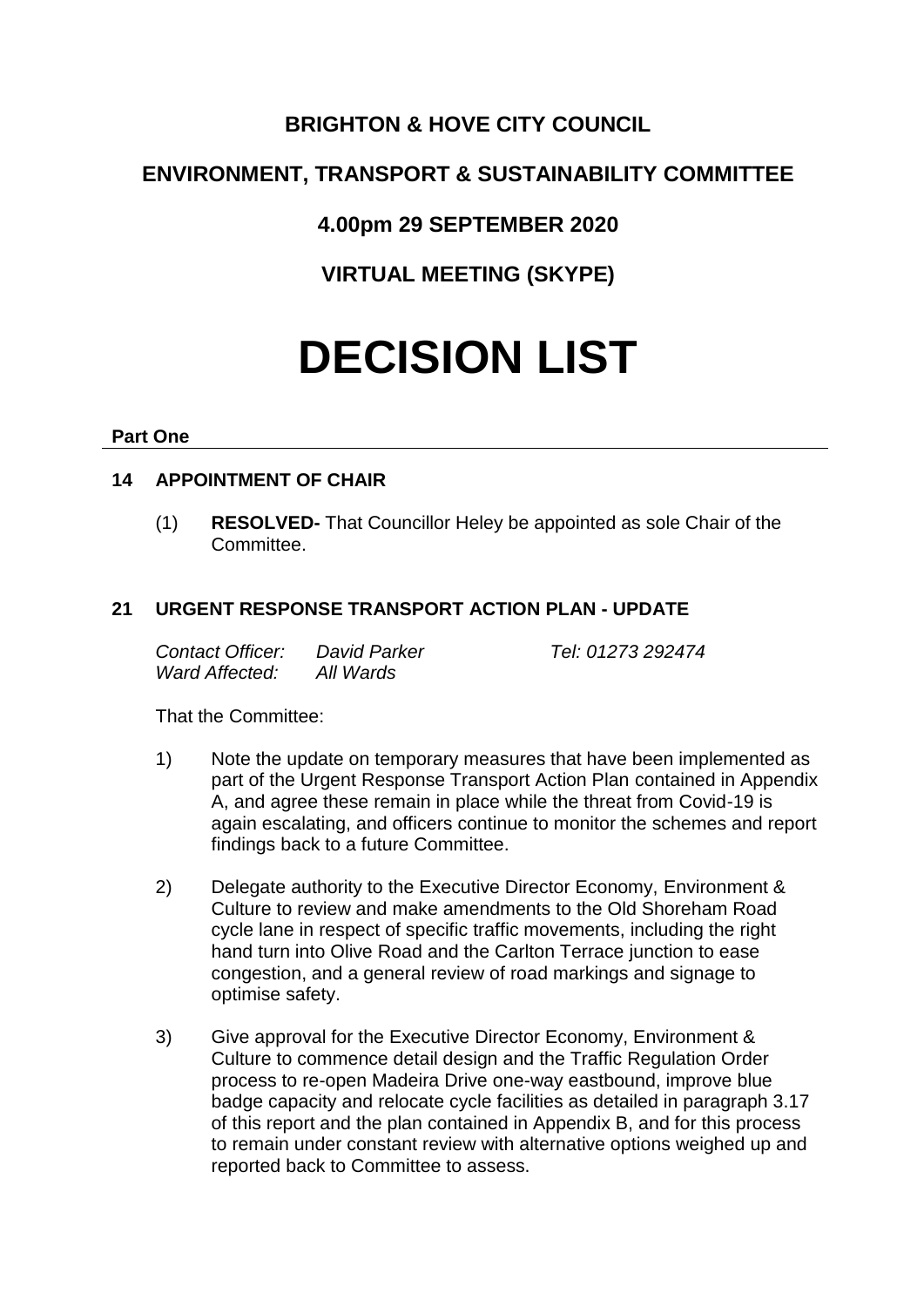- 4) Agree to a pause in implementing Tranche 2 changes, in order to ensure local residents and stakeholder groups are consulted and are able to offer input into the process. Request that officers agree a window with the Department for Transport that allows for meaningful consultation to take place, without placing the Tranche 2 funding at risk, and our expectation is that this window be no less than 6 weeks.
- 5) Agree that subject to the Council securing funding for Tranche 2 of the government's Emergency Active Travel Fund, a report is brought to a Special meeting of the Environment, Transport & Sustainability Committee to agree the measures being taken forward and the associated consultation plan.

# **22 2020 REVIEW OF AIR QUALITY MANAGEMENT**

| Contact Officer: | Samuel Rouse | Tel: 01273 292256 |
|------------------|--------------|-------------------|
| Ward Affected:   | All Wards    |                   |

That the Committee:-

- 1) Approves the proposed boundaries of the city's Air Quality Management Areas as set out in Appendix 2;
- 2) Requests that the Executive Director takes all necessary steps to vary the 2013 Air Quality Management Area Order in accordance with Appendix 2;
- 3) Requests that the Executive Director undertakes the necessary work to develop and consult on a revised, draft Air Quality Action Plan;
- 4) Requests that officers bring a report to a future Environment, Transport & Sustainability Committee which includes the results of the consultation on the draft Air Quality Action Plan and a final document for consideration and approval.

# **23 ELECTRIC VEHICLE CHARGING POINT INSTALLATION UPDATE**

| Contact Officer: | <b>Paul Nicholls</b> | Tel: 01273 293287 |
|------------------|----------------------|-------------------|
| Ward Affected:   | All Wards            |                   |

- 1) That Committee notes progress with the installation of over 200 lamp post chargers and that in November 2019 the council submitted a further successful bid for 5 fast chargers (£37k) of funding and a further bid for 12 fast chargers (£82K) has been awarded this month.
- 2) That Committee notes the outcome of consultation with residents living close to the location of fast and rapid taxi chargers and notes the specific locations and infrastructure designs for rapid taxi chargers following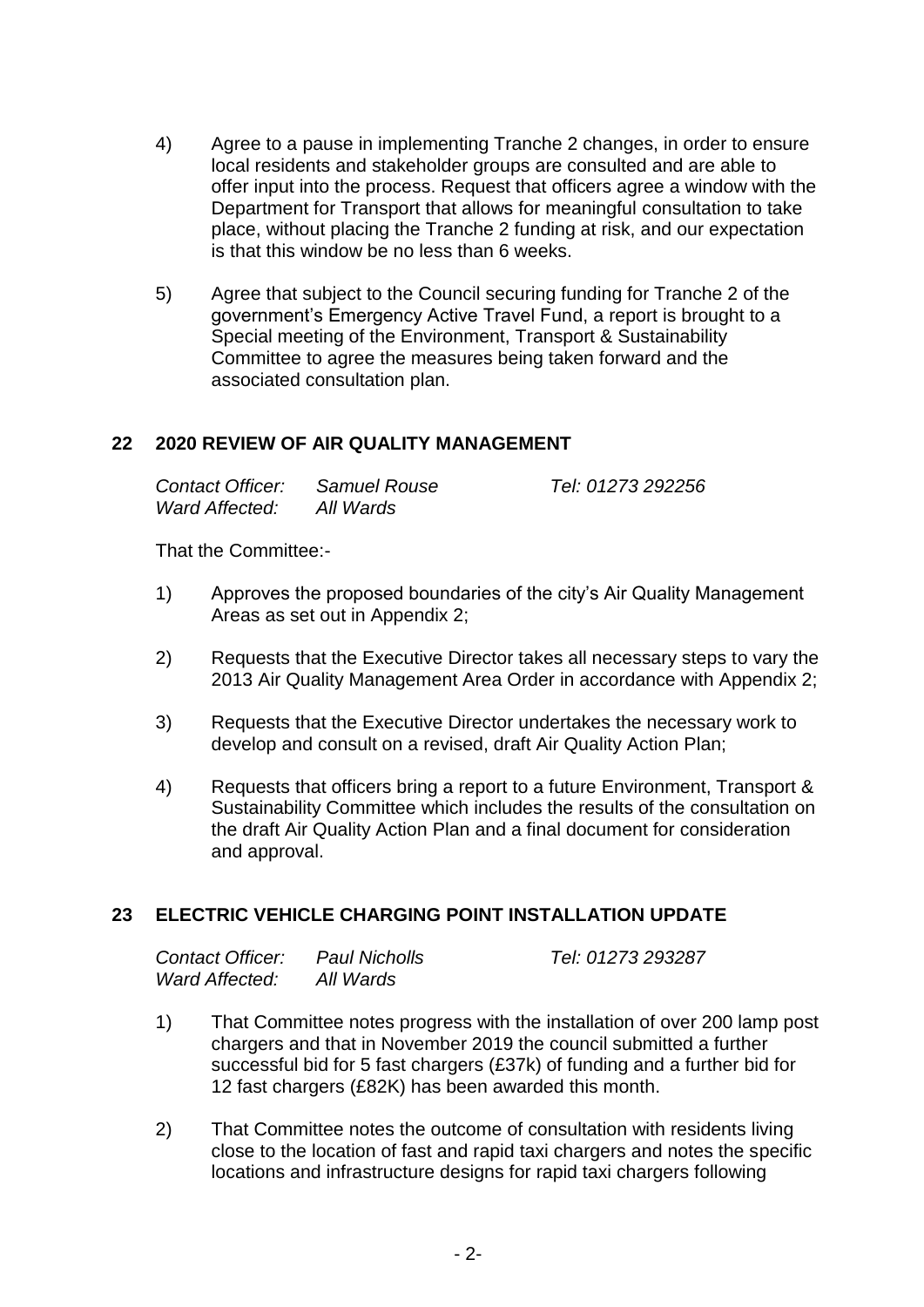discussions on local grid capacity with UK Power Networks.

# **24 PARKING SCHEME UPDATE**

*Contact Officer: Catherine Dignan Tel: 01273 292235*

1) That the Committee having taken account of all duly made representations and comments, agrees to proceed to the next stage of advertising a Traffic Regulation Order for the smaller area in the South Portslade Area (Appendix A) as detailed in this report for a light touch parking scheme Monday to Friday 11-noon and 6-7pm.

# **25 STANMER PARK TRAFFIC REGULATION ORDER**

| <b>Contact Officer:</b> | Jonathan Dall         | Tel: 01273 295037 |
|-------------------------|-----------------------|-------------------|
| Ward Affected:          | Hollingdean & Stanmer |                   |

- 1) That, having taken account of all duly made representations and objections, the Committee approves as advertised the following order: Brighton & Hove (Stanmer Park) Various Restrictions and Off-Road Parking Order 202\* (TRO-2-2020) with minor amendments in response to the consultation, as set out in paragraphs 5.5, 5.7 and 5.9 of the report.
- 2) That Committee agree that should, during implementation, the Executive Director Economy, Environment & Culture consider that further minor changes to the TRO are appropriate, such changes are advertised as an amendment Traffic Regulation Order.
- 3) That the Committee approve that all income from parking charges in Stanmer Park is used towards improved access, management and maintenance of Stanmer Park.
- 4) That Committee agree that the parking scheme be reviewed 18 months after implementation to consider how well it is working and to recommend any amendments to the scheme and whether the income raised from the parking scheme gives scope for subsidising public transport to and within Stanmer Park with any recommendations for changes to the scheme to be presented in a report to the Environment, Transport & Sustainability (ETS) Committee.
- 5) That Committee agree for officers to consult with residents and businesses located in Stanmer village street on a separate parking scheme for Stanmer village, and report back to the November 2020 meeting of the ETS Committee.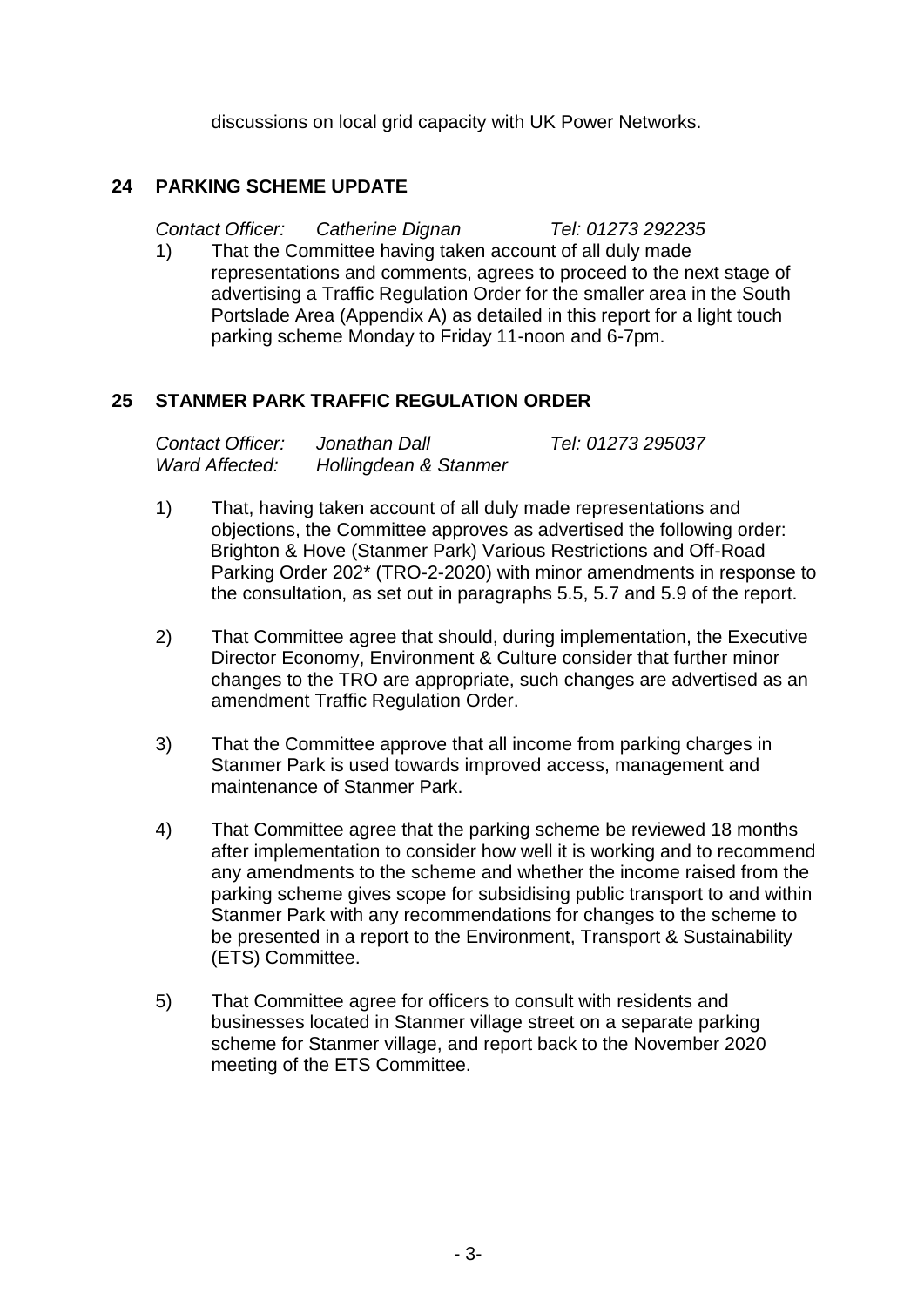#### **26 STANMER PARK DESIGNATION AS COUNTRY PARK**

*Contact Officer: Rob Dumbrill Tel: 01273 293007 Ward Affected: Hollingdean & Stanmer*

1) That the Environment, Transport & Sustainability Committee agrees that the council applies to Natural England for Stanmer Park to become accredited as a Country Park.

# **27 THE LIVING COAST BIOSPHERE MANAGEMENT STRATEGY 2020 - 2025**

*Contact Officer: Sarah Dobson Tel: 01273 294720 Ward Affected: All Wards*

- 1) That the Committee endorses the refreshed management strategy for The Living Coast on behalf of the city council.
- 2) That the Committee notes the update on key projects being developed and delivered by The Living Coast.
- 3) That the Committee encourages elected members to champion and support The Living Coast biosphere programme in their work and wards.

### **28 CITY ENVIRONMENT MODERNISATION UPDATE**

| Contact Officer: | Lynsay Cook | Tel: 01273 291851 |
|------------------|-------------|-------------------|
| Ward Affected:   | All Wards   |                   |

- 1) That Environment, Transport & Sustainability Committee note the progress of the Modernisation Programme and the service and performance updates in Appendices 1, 2, 3, 5 and 6.
- 2) That Environment, Transport & Sustainability Committee approve for officers to begin the necessary work and consultation to expand the communal bin area as per Appendix 4. This will involve consultation with residents, ward councillors, operatives and the trade unions.
- 3) That Environment, Transport & Sustainability Committee approve to initiate a consultation on introducing communal collections from Preston Circus to Dyke Road Drive immediately to accommodate the introduction of a two-way segregated cycle lane along part of the A23.
- 4) That Environment, Transport & Sustainability Committee recommends to the October 2020 Policy & Resources Committee that it approve, as part of the TBM05 Budget Monitoring Report, the £529k investment in IT systems funded from the Corporate Modernisation Fund (as detailed in 3.34 to 3.36).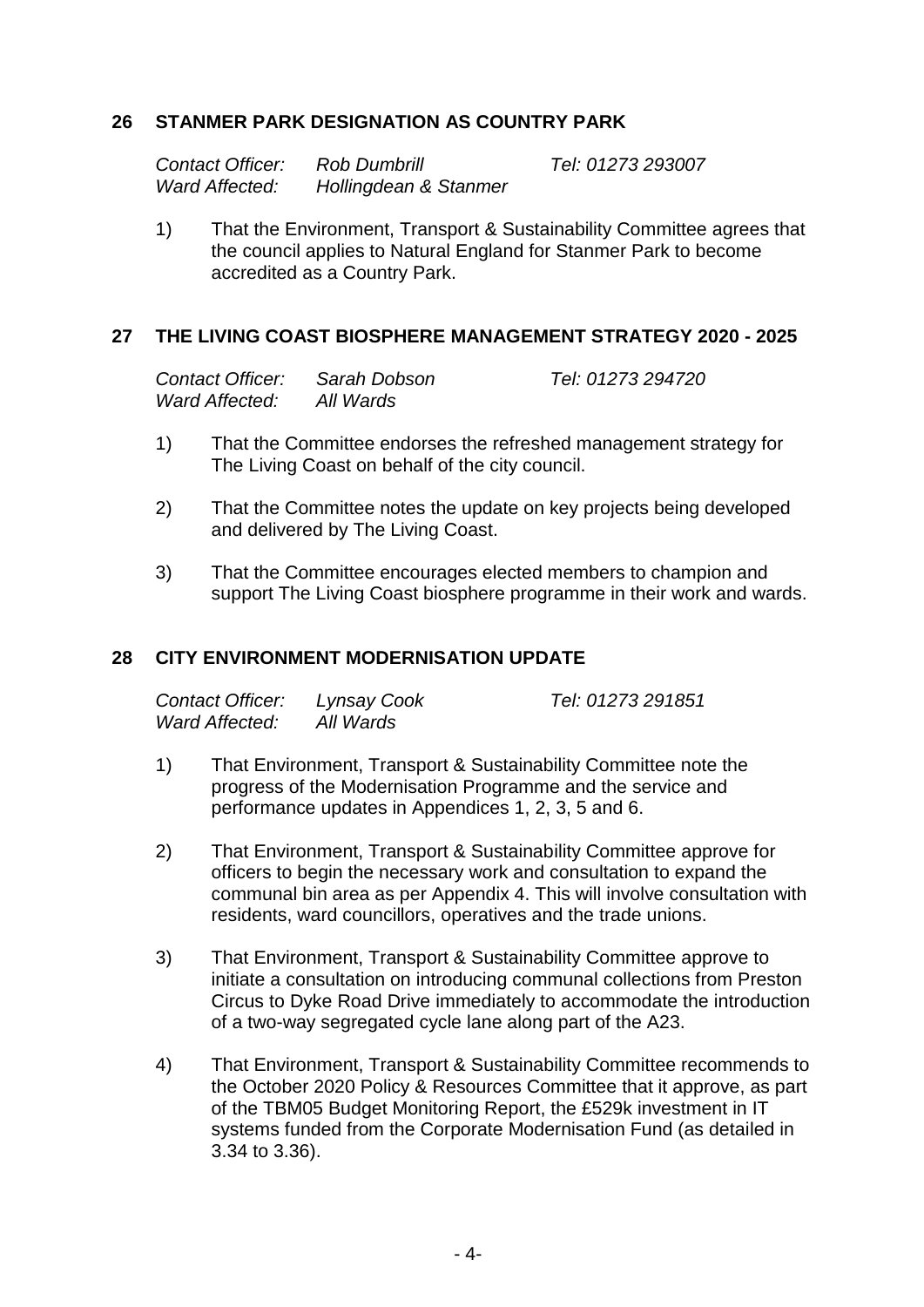# **29 GRAFFITI REDUCTION STRATEGY UPDATE**

| Contact Officer: | Saoirse Roach |
|------------------|---------------|
| Ward Affected:   | All Wards     |

*Contact Officer: Saoirse Roach Tel: 01273 294739*

- 1) Note the outcomes of the consultation at Appendix 1.
- 2) Delegate authority to the Executive Director Economy, Environment & Culture to use Community Protection Warnings and Community Protection Notices in relation to graffiti removal from Statutory Undertakers' property within Brighton & Hove as detailed at Appendix 2.
- 3) Delegate authority to the Executive Director Economy, Environment & Culture to use Community Protection Warnings and Community Protection Notices in relation to graffiti removal from large businesses (250 employees or more) within Brighton & Hove as detailed at Appendix 3.
- 4) Delegate authority to the Executive Director Economy, Environment & Culture to use Community Protection Warnings and Community Protection Notices in relation to graffiti removal from small to medium sized enterprises (less than 250 employees) within Brighton & Hove as detailed at Appendix 3.
- 5) Agree not to introduce a graffiti enforcement approach for homeowners, charities, community run facilities (including those leased from the council) and other such like organisations.
- 6) Approves the creation of a chargeable graffiti removal service, funded through Service Level Agreements.
- 7) Delegate authority to the Executive Director Economy, Environment & Culture (following consultation with Acting Chief Finance Officer) to revise the chargeable graffiti removal service fee in response to the prevailing market prices for the services provided at least annually.

#### **30 ENVIRONMENTAL ENFORCEMENT FRAMEWORK**

| Contact Officer: | Lynsay Cook | Tel: 01273 291851 |
|------------------|-------------|-------------------|
| Ward Affected:   | All Wards   |                   |

- 1) That the Environment, Transport & Sustainability Committee approves the updated Environmental Enforcement Framework as detailed in Appendix 1 (tracked changes version) and Appendix 2 (clean version).
- 2) That the Environment, Transport & Sustainability Committee approve the £80 Fixed Penalty Notice for Dog Control Orders.
- 3) That the Environment, Transport & Sustainability Committee approves for